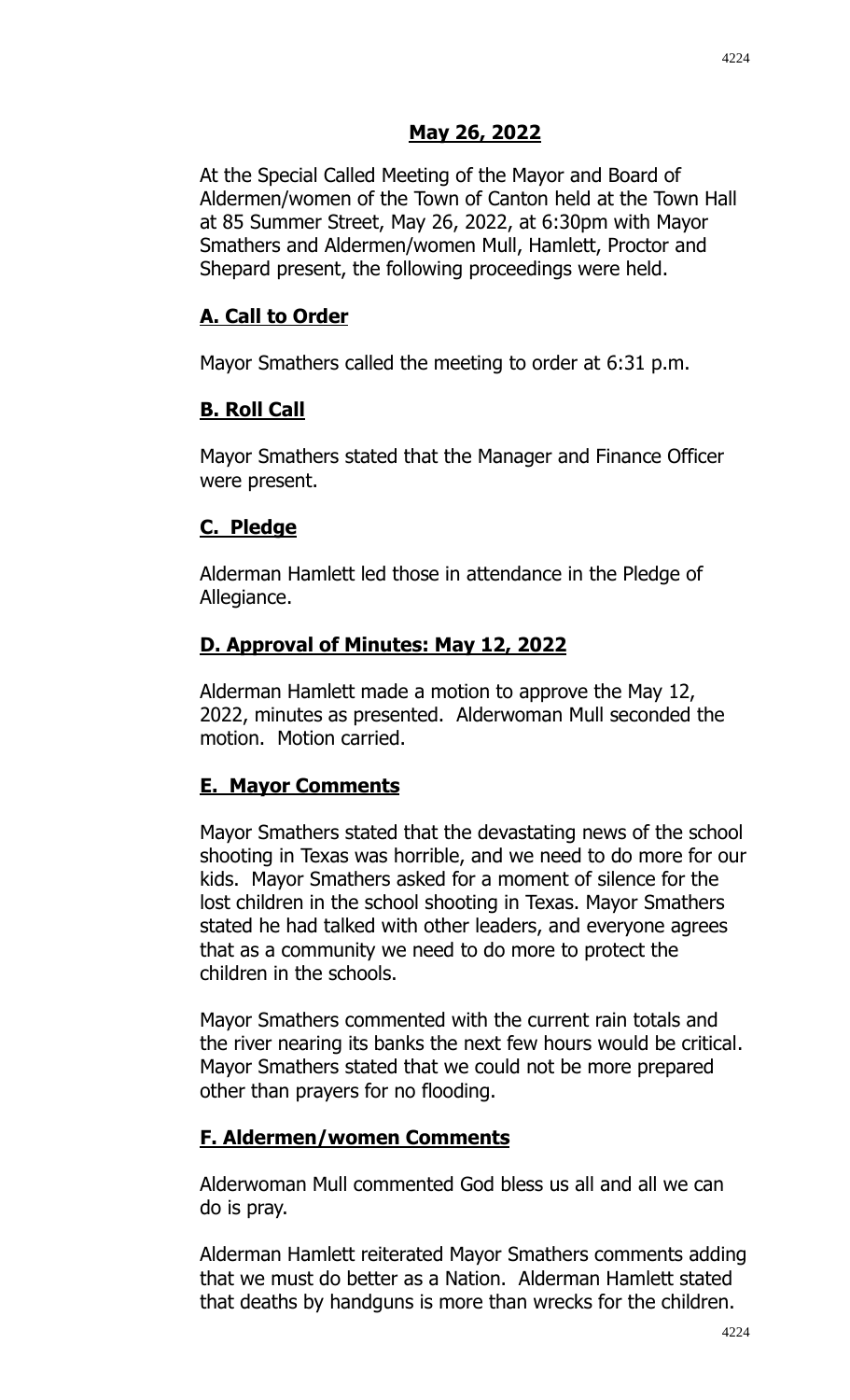It also does not make sense that you must be 21 years old to buy alcohol, yet an 18-year-old can buy an assault weapon. Alderman Hamlett stated that he is angry and hopefully others will be angered enough to affect change.

Alderwoman Proctor commented that she grew up with active shooter drills and it was unfortunate and wished we had no need for these today. Alderwoman Proctor stated she wished that everyone could get together and talk about the issues.

Alderman Shepard stated that he felt for the folks that resided or worked along the river as well as emergency personnel that must deal with the current threat of flooding. Alderman Shepard also commented that as a teacher the drills and training just quieted the issues, however change needed to be affected to protect the children in schools. Alderman Shepard stated that his daughter was the same age as the victims, in a community of the same size and that no community should have to endure what the parents in Texas are going through.

Chief Sluder commented that the response and planning had come along way since 2003 with cross training and working with other agencies but obviously more needed to be done to try and prevent these issues everywhere.

#### **G. Public Comments**

Mr. Todd Bledsoe resident of 12 Smathers Street commented that with training he felt that volunteers within the teachers should be allowed to be armed with concealed carry certifications. Mr. Bledsoe stated that he would be comfortable with his child's teacher being armed.

Mayor Smathers commented that training and any security implementations would come from the Haywood County school System.

Mr. Bledsoe commented that other schools advertised that their teachers were armed.

Alderman Hamlett stated that his wife was a teacher, and he would be scared for her to be armed as an amateur with a handgun against someone with an assault weapon.

#### **H. Reports from the Manager**

Manager Scheuer presented the cash report and the tax report. Manager Scheuer commented that Wanda did a fantastic job collecting taxes.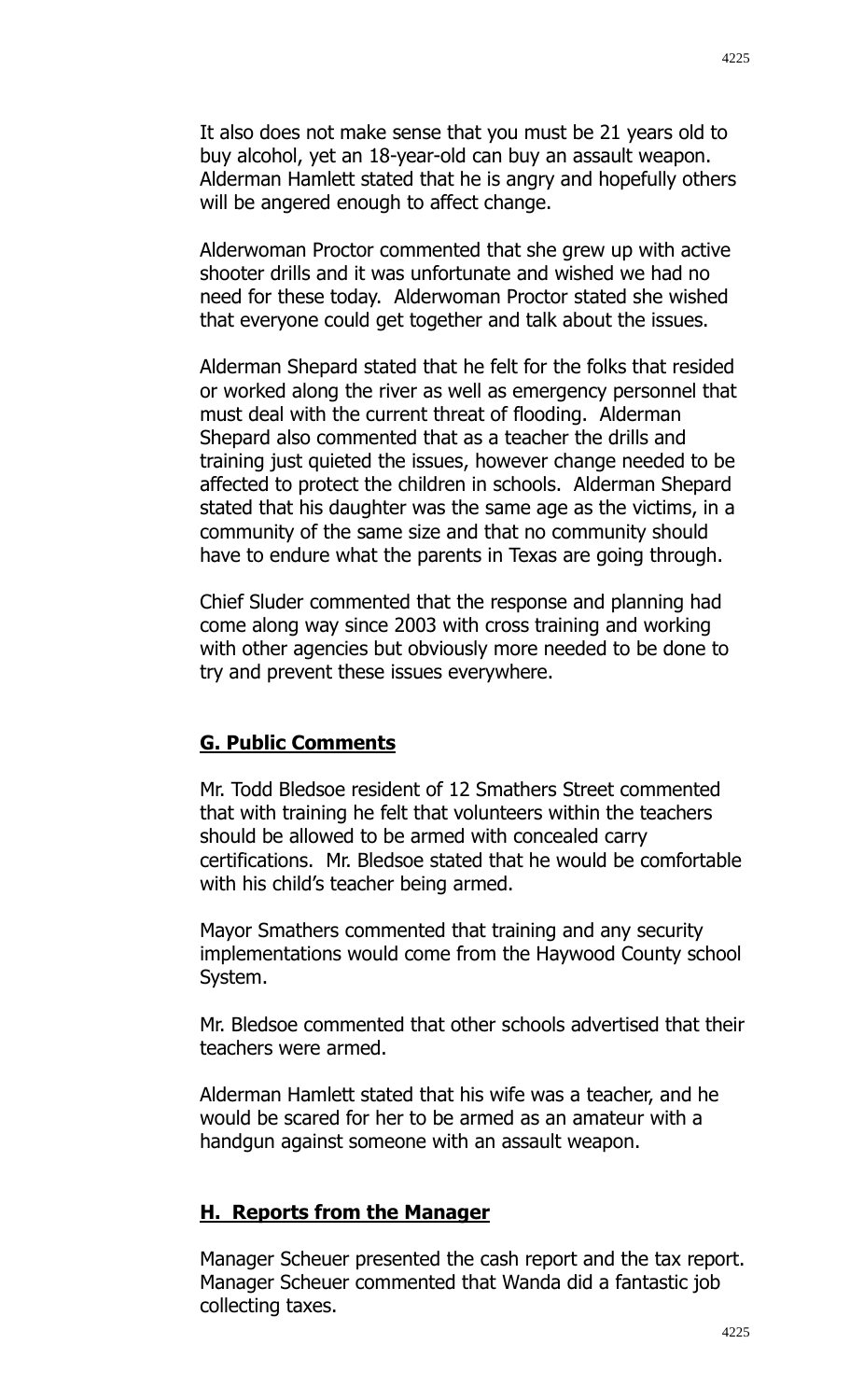Manager Scheuer updated the Board that being removed from the old Town Hall allowed the Police Department to help the community early today without fear of their building and equipment flooding. Manager Scheuer stated that from the current time until 12am would be critical as to how much flooding would occur. Manager Scheuer stated that he felt that the staff was better prepared as well as the business owners in the critical areas.

Manager Scheuer reported that Public Works did a fantastic job responding to the water issues from the high storm waters making it impossible to intake and filter water at its current location. Manger Scheuer stated that the 9.2 million allocated from the State would allow the intake to be moved to a better location to alleviate these problems.

### **I. New Business**

### 1. Public Hearing for the 2022-2023 Proposed Budget

Alderwoman Mull made amotion to open the public hearing for the presentation of the proposed 2022-2023 budget at 6:59pm. Alderwoman Proctor seconded the motion. All voted in favor of the motion. Finance Officer, Natalie Walker presented the proposed budget. With no questions or concerns from the Board or the public, Alderwoman Mull made amotion to close the public hearing at 7:40pm. Alderwoman Proctor seconded the motion. Motion carried.

### 2. Budget Amendments

Manager Scheuer presented several budget amendments (see attached). Alderwoman Mull made amotion to approve the budget amendments as presented. Alderman Shepard seconded the motion. Motion carried.

### 3. Amendment to the Audit Contract

Manager Scheuer presented a contract amending the audit contract. Alderwoman Proctor made a motion to approve the amended contract as presented. Alderwoman Mull seconded the motion. Motion carried.

#### 4. Set a Special Called Meeting for June 3oth at 6:30pm.

Manager Scheuer explained that due to the flood issues it would be necessary to have a special called meeting on June